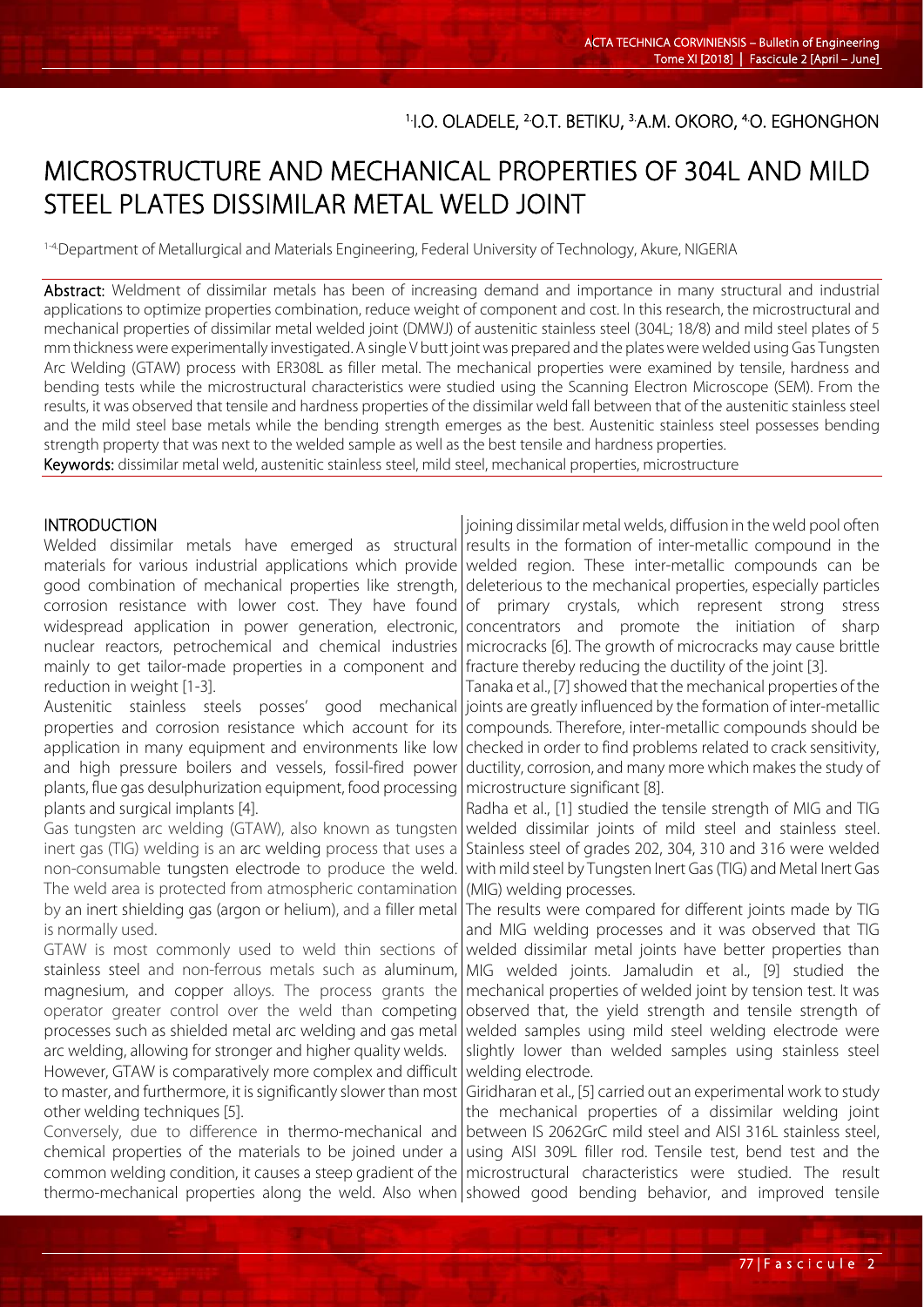dilution of base metals in the weld zone.

In this work, dissimilar welding of austenitic stainless steel (304L; 18/8) and mild steel plates of 5 mm thickness was carried out using GTAW process. Assessment of the microstructural characteristics and mechanical properties of the dissimilar joints were investigated and the formation of dissimilar joints produced by GTAW based on the experimental results was discussed.

#### EXPERIMENTAL PROCEDURE

## Chemical Analysis

The major materials used for this experiment were austenitic stainless steel (ASS) (304L/18:8; that is 18% Cr and 8% Ni) and mild steel in the form of a rectangular plate both with thickness of 5 mm. The chemical compositions of the base metals under study were obtained by spectrometry and were as shown in Table 1.

Table 1: Chemical composition of austenitic stainless steel (ASS) and mild steel (wt.%)

| <b>Elements</b> |       | Si    | Mn    |         |         |
|-----------------|-------|-------|-------|---------|---------|
| ASS.            | 0.091 | 0.430 | 1.310 | 0.039   | 0.011   |
| Mild Steel      | 0.071 | 0.327 | 1.155 | < 0.001 | < 0.001 |
| <b>Elements</b> | Ni    | (ir   | Mo    |         | Cп      |
| ASS.            | 8.050 | 18.09 | 0.220 | 0.038   | 0.350   |
| Mild Steel      | 0.169 | 0.062 | 0.013 | 0.008   | 0.022   |
|                 |       |       |       |         |         |

### Welding and Sample Preparation

The base metals were cut into the desired length of 150 x 60 mm and a single-V butt joint was prepared for better root penetration. The welding operation was carried out afterwards using the Gas Tungsten Arc Welding (GTAW) and a stainless steel filler metal (ER308L) was used. Direct Current Electrode Negative (DCEN) was employed with welding speed of 150 mm/min and welding current of 110 A.

The arc length, filler tip angle, filler type and size are; 2.0 mm, 60˚, ER308L and 3.2 mm, respectively. Pure argon gas was used as the shielding gas to prevent oxidation of molten steel. After completion of the welding process, tensile test samples with dumbbell shapes were cut transversely from the welded joint and the base metal. Machining was also done for the hardness test and microstructural samples which were sectioned from the Weld metal (WM), Heat affected zone (HAZ) and the Base metal (BM).

## PROPERTY TESTS

## Determination of Tensile Properties of the Samples

Tensile test samples were prepared in accordance with ASTM A370-08A [10] and the test was carried out using Su Zhou Long Sheng universal testing machine. Three samples were tested with a load of 300 KN and crosshead speed of 5 mm/min correlating with an initial strain rate of 0.98 s-1 respectively. The specimen was mounted by its ends into the holding grips of the test apparatus. The tensile testing machine was designed to elongate the specimen at a constant rate, and to continuously and simultaneously measure the instantaneous applied load and the resulting

strength in the weld area. Electron microscopy showed the|elongations. The applied load permanently deformed and fractured each sample into two parts.

## Determination of Bending Properties of the Samples

The bending test was carried out by using Testometric universal testing machine in accordance with ASTM E190-92 [11] standard test method for bending properties of welded samples. The bending test was performed at the speed of 100 mm/min. Three samples were tested for each representative samples from where the average values for the test samples were used as the illustrative values.

## Determination of the Hardness of Samples

This method consists of indenting the test material with a hardened steel ball indenter using Indentec hardness testing machine. Rockwell hardness test produces a much smaller indentation more suited for hardness traverses. The hardness samples were separated into three parts- Base metals (BM) for mild steel and stainless steel, HAZ for mild steel and stainless steel and the weld metal (WM).

The test samples were cut into 9 x 9 mm for the different zones and were used for the hardness as well as the microstructural characterization using the Scanning Electron Microscope (SEM). The indenter was forced into the test material under a preliminary minor load of 60 kgf which gradually increased to 100 kgf and 150 kgf. The test was carried out 3 times at different locations on BM, HAZ and WM and, the readings were recorded as displayed by the hardness testing machine.

## RESULT AND DISCUSSION - Mechanical Properties

The tensile properties such as yield strength, ultimate tensile strength and the tensile modulus were evaluated. All the data were the average of the measured values obtained as shown in Figure 1.





The charts for the various tensile properties of the welded dissimilar metals were as shown in Figure 1. The plot shows the yield, ultimate tensile strength and tensile modulus of the weld and base metal samples. It was revealed from the results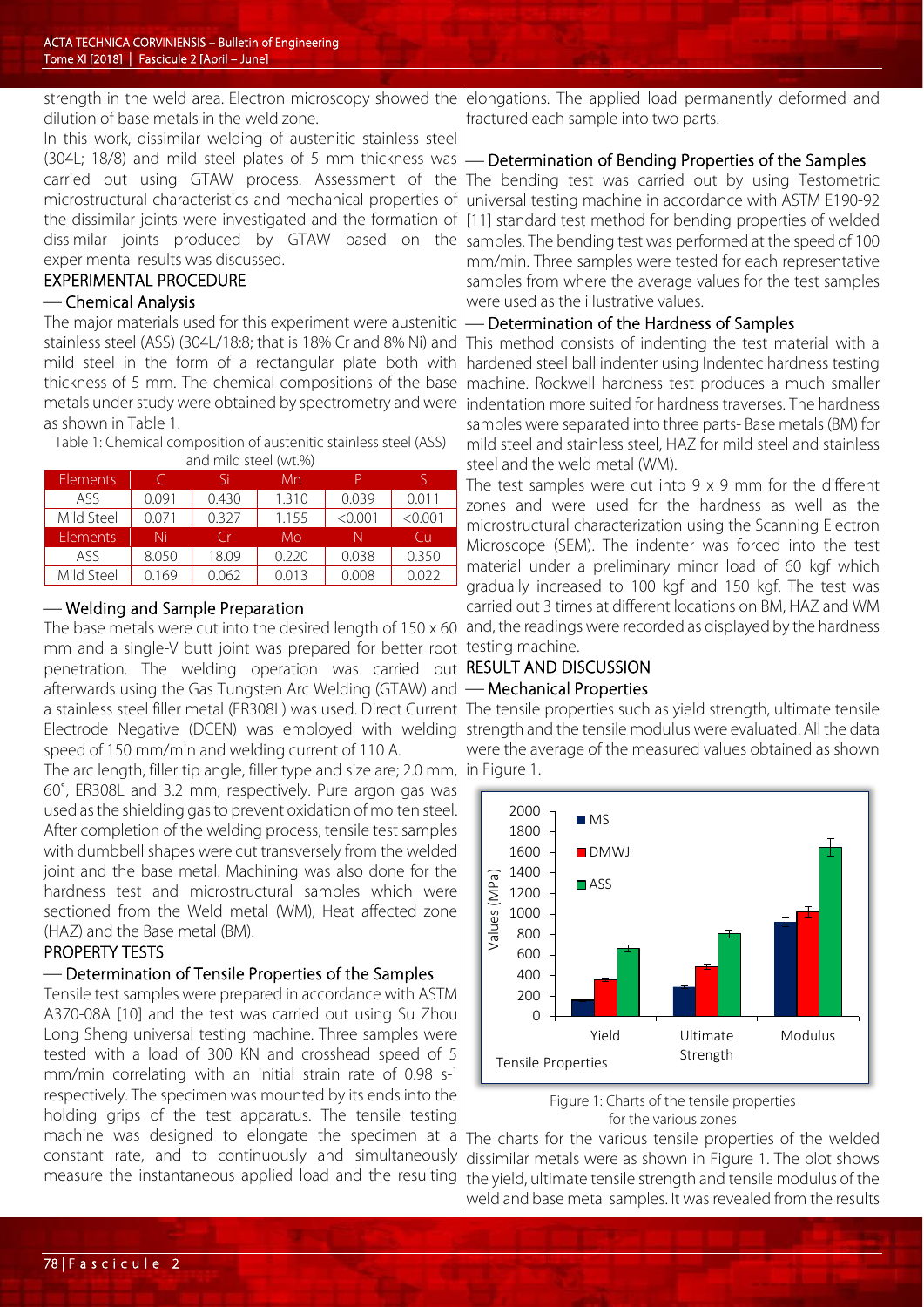that similar trends emerged in the response of the materials to these properties. In all the properties examined, austenitic stainless steel gave the optimum performance followed by the weld and mild steel samples, respectively. This trend in terms of materials and values for the properties were ideal for structural integrity where gradual decrease in property from one end to another is essential for effective service performance. The values at the weld joints form the transitional values between that of austenitic stainless steel and the mild steel.

The austenitic stainless steel (ASS) base metal possesses the highest ultimate tensile strength with a value of 805.3 MPa followed by weld sample with a value of about 486.2 MPa while the lowest was the mild steel (MS) base metal with a value of about 286.3 MPa. The results showed that ultimate tensile strength of the weld joint shows an increase of about 38.9 % compared to the mild steel base metal. This shows that the weld joint aids balance in transition from low strength mild steel to high strength austenitic stainless steel. The yield strength and tensile modulus also followed the same trend, the highest been 664.31 and 1649.33 MPa, respectively exhibited by the austenitic stainless steel while the lowest was 157.77 and 920.77 MPa, respectively exhibited by the mild steel.

The weld joint shows an increase of about 56.1 % in yield strength and 9.8 % in tensile modulus compared to the mild steel base metal. Part of the reason for this may be the presence of high amount of Chromium and Nickel in the austenitic stainless steel than the mild steel as shown in Table 1. The welded dissimilar metal samples fractured closed to the mild steel due to the low strength possess by the steel compared to the austenitic stainless steel as shown in Figure 2.



Figure 2: Fractured sample after tensile test showing fracture of sample at mild steel side

Rockwell hardness test was carried out on the samples to measure the variation in hardness across the weld zones of austenitic stainless steel 304L and mild steel. The hardness assessment in Figure 3 shows the average hardness values across the weld interface covering the base metals.

The hardness value obtained is higher for ASS 304L when compared to the mild steel. The highest average hardness value is 37.38 HRC for the austenitic stainless steel base metal

while the lowest hardness value is 27.1 HRC for mild steel heat affected zone. The hardness value obtained at the DMWJ which is lower than that of the stainless steel but higher than that of the mild steel. This implies that, there is diffusion of alloying elements in the weld pool which affects the mechanical properties, hence, an intermediary hardness in the joint.



Figure 3: Rockwell hardness values of samples at different regions

In agreement with the findings of Muralimohan et al., [12], it was revealed from the results in Figures 1 and 2 that, there is an analogous tendency in hardness distribution in the various zones like that of the tensile properties. The reason for the variation in hardness can be due to the varying carbon content in the base metals.

The bending test was used to determine the maximum breaking load the materials can withstand before failure as shown in Figure 4.



Figure 4: Bending Strengths of base metals and the dissimilar metal welded joint

The bending test result shows that the dissimilar metal weld sample possess the best bending strength due to the highest bending resistance capability. The sample was with a value of about 4857 MPa followed by the austenitic stainless steel base metal with a value of 1913 MPa while the mild steel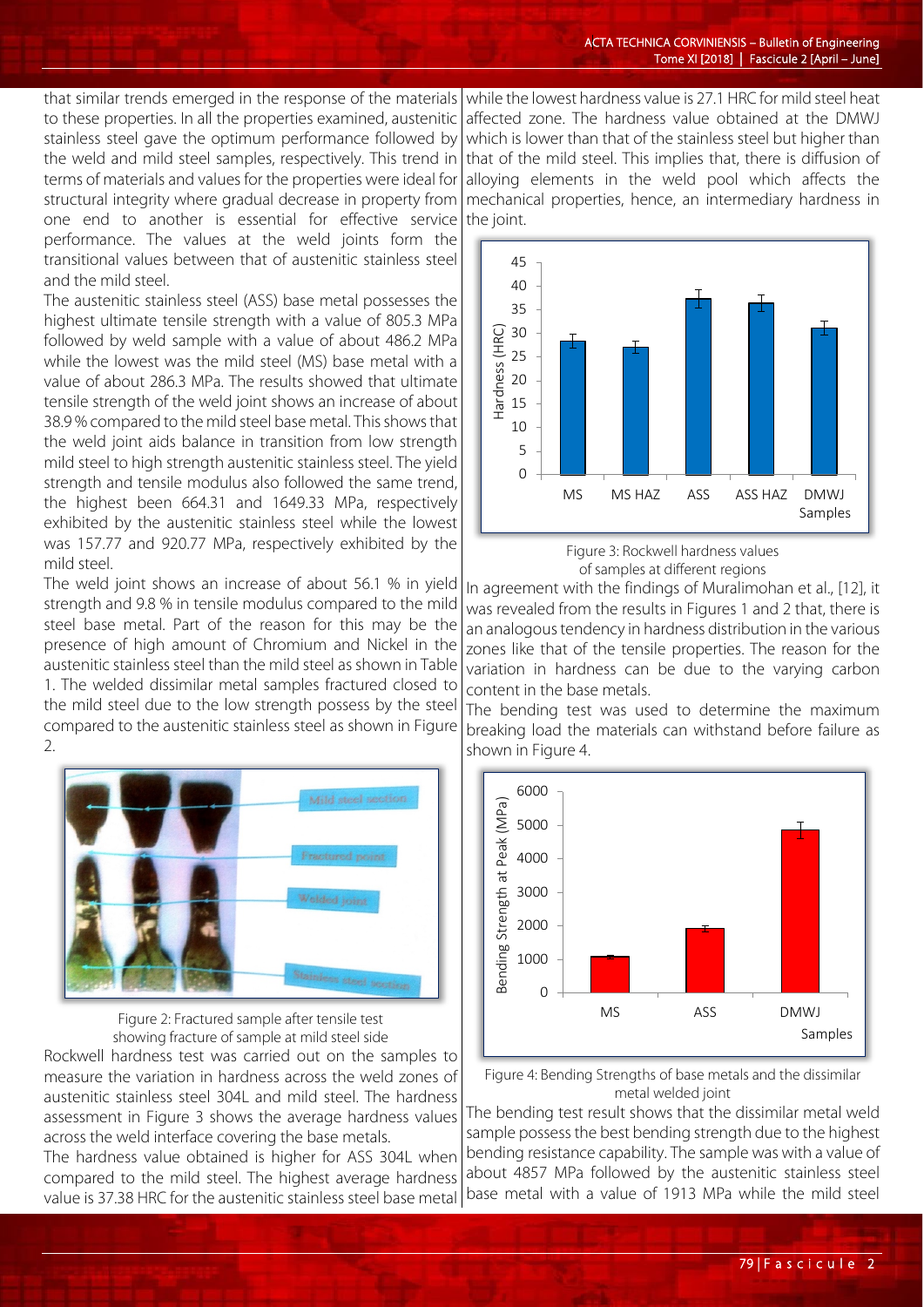possess the lowest bending strength with a value of 1436 MPa. Considering other mechanical properties, the response of the dissimilar metal weld shows that, it possesses good combination of mechanical properties. The fractured points from the tensile test results as shown in Figure 2 further confirmed this since it occurred at the end close to mild steel and not at the weld joint.

The dissimilar metal welded samples possess intermediate strength and hardness between austenitic stainless steel and mild steel but it possesses the best bending strength. This therefore, implies that by joining these two different metals for applications in areas where changes in structural properties are essential based on environmental effects and cost, this product may be considered for such.

### Microstructural Examination

The welded sample, base metal and HAZ of the two dissimilar materials were examined with the Scanning Electron Microscope and the microstructures were analyzed as shown in Figure 5.

In stainless steel welds, the microstructures were usually related to types of solidification and subsequent transformation behavior. The heat input is handled differently for each welding process and can result in different effects on the dissimilar stainless steel welded joints.





b)

a)









e)

Figure 5: SEM images of a. BM of mild steel b. BM of ASS c. HAZ of mild steel d. HAZ of ASS e. fusion zone of the dissimilar weld metal

Figures 5 (a-e) showed the various sections of the metals where it became obvious the influence of heat input and solidification on the transformation behavior.

Figures 5 (a) and (c) shows the micrograph of the mild steel BM and HAZ. The mild steel BM reveals a heterogeneous microstructure, consisting of ferrite, and pearlite.

The globular and laminar pearlite phases are dispersed across the ferrite phase. This corresponds to mild steel HAZ showing fragmentation of pearlite, noticing clearly iron carbide